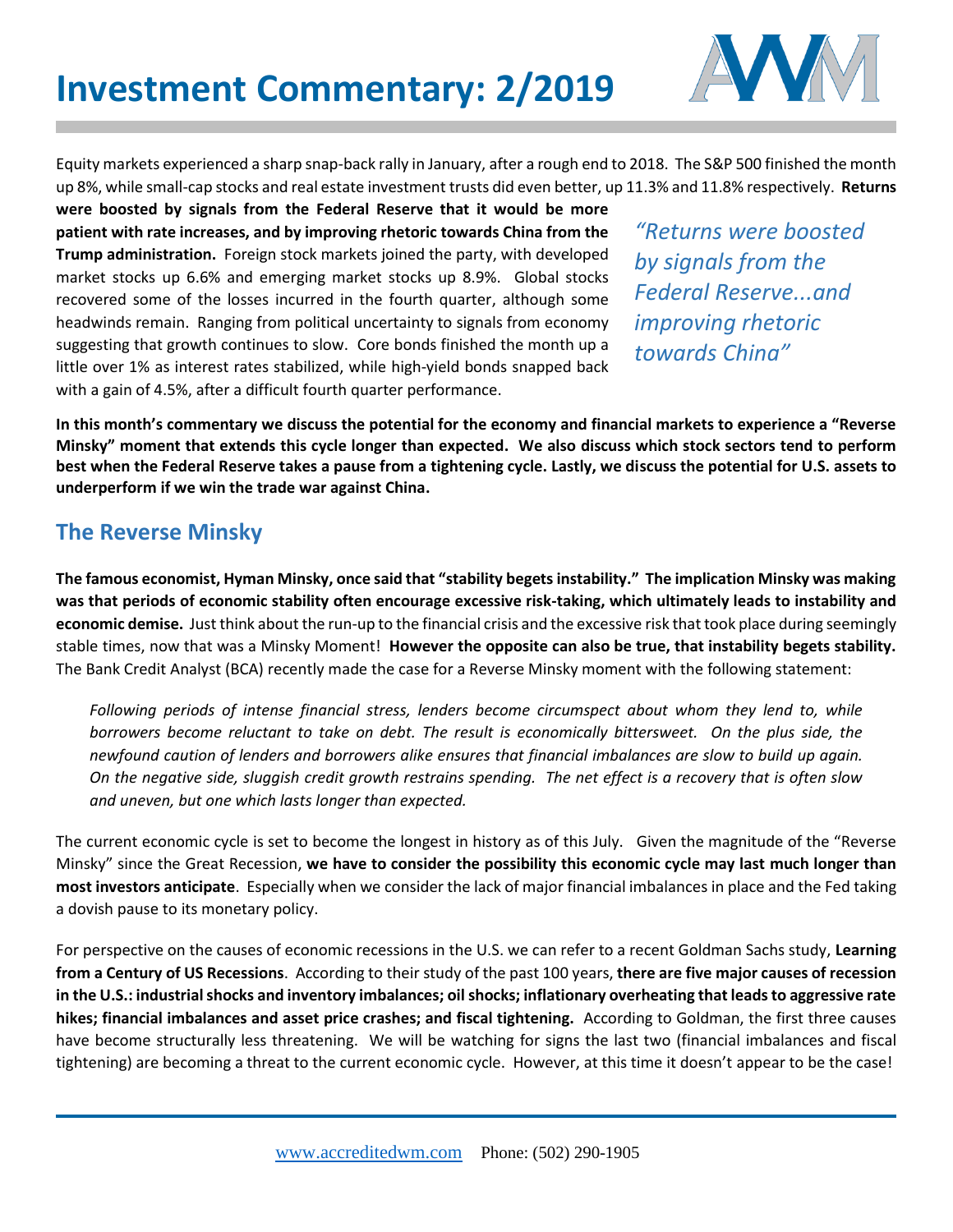## **Investment Commentary: 2/2019**



## **Which Sectors Perform Best When the Fed Pauses?**

**Ned Davis Research (NDR) did a recent study to determine the historical impact a Fed tightening pause has on sector performance.** According to NDR, a Fed tightening pause is a break in a series of Fed rate hikes of at least five months

before the tightening cycle is resumed. At this time, we don't know if the hike on December 19<sup>th</sup> will end up being a pause or if it will be the last hike of this cycle. Of note, there have only been four cases since 1973 of the Fed putting a tightening cycle on hold, and they typically occurred late in the economic cycle in response to weak economic data. Similar to the economic environment today. The NDR table (right) shows the median sector returns after a pause in the tightening cycle**. After the first few weeks the materials and energy sectors have been the best and most consistent performers, which is in-line with late cycle sector behavior.** Overall, valuations are reasonably attractive in the energy and material sectors and investors may be well rewarded for adding some exposure to these areas in their portfolios.

| <b>SECTOR PERFORMANCE AFTER FED PAUSE</b>                                                                                                           |                         |                                  |                                  |                         |                                  |                                  |                         |                                  |
|-----------------------------------------------------------------------------------------------------------------------------------------------------|-------------------------|----------------------------------|----------------------------------|-------------------------|----------------------------------|----------------------------------|-------------------------|----------------------------------|
| <b>21 Days After</b>                                                                                                                                |                         |                                  | <b>63 Days After</b>             |                         |                                  | <b>126 Days After</b>            |                         |                                  |
| <b>S&amp;P 500 Sectors</b>                                                                                                                          | <b>Median</b><br>Gain % | <b>Batting</b><br><b>Average</b> | <b>S&amp;P 500 Sectors</b>       | <b>Median</b><br>Gain % | <b>Batting</b><br><b>Average</b> | <b>S&amp;P 500 Sectors</b>       | <b>Median</b><br>Gain % | <b>Batting</b><br><b>Average</b> |
| <b>Utilities</b>                                                                                                                                    | 2.6                     | 100                              | <b>Materials</b>                 | 4.5                     | 100                              | <b>Materials</b>                 | 6.8                     | 100                              |
| <b>Financials</b>                                                                                                                                   | 3.0                     | 75                               | <b>Energy</b>                    | 4.2                     | 75                               | Energy                           | 2.4                     | 75                               |
| Communication<br><b>Services</b>                                                                                                                    | 0.1                     | 75                               | Communication<br><b>Services</b> | 2.9                     | 75                               | Communication<br><b>Services</b> | 0.3                     | 75                               |
| <b>Consumer Staples</b>                                                                                                                             | 0.0                     | 75                               | <b>Industrials</b>               | 3.2                     | 50                               | <b>Consumer Staples</b>          | 0.8                     | 50                               |
| <b>Health Care</b>                                                                                                                                  | $-1.9$                  | 75                               | <b>Utilities</b>                 | 2.6                     | 50                               | <b>Industrials</b>               | 0.5                     | 50                               |
| <b>Industrials</b>                                                                                                                                  | $-1.0$                  | 50                               | <b>Consumer Staples</b>          | 1.7                     | 50                               | <b>Utilities</b>                 | $-1.8$                  | 50                               |
| Consumer<br><b>Discretionary</b>                                                                                                                    | $-1.2$                  | 50                               | <b>Financials</b>                | 1.5                     | 25                               | <b>Financials</b>                | $-2.3$                  | 50                               |
| <b>Information Technology</b>                                                                                                                       | $-0.9$                  | 25                               | <b>Health Care</b>               | 0.5                     | 25                               | <b>Health Care</b>               | $-1.0$                  | 25                               |
| <b>Materials</b>                                                                                                                                    | $-1.9$                  | 25                               | <b>Information Technology</b>    | $-1.7$                  | 25                               | Consumer<br><b>Discretionary</b> | $-1.2$                  | 25                               |
| <b>Energy</b>                                                                                                                                       | $-3.3$                  | 25                               | Consumer<br><b>Discretionary</b> | $-2.4$                  | 25                               | <b>Information Technology</b>    | $-3.5$                  | 25                               |
| <b>S&amp;P 500 Index</b>                                                                                                                            | 0.0                     | N/A                              | <b>S&amp;P 500 Index</b>         | 0.3                     | N/A                              | S&P 500 Index                    | $-0.7$                  | N/A                              |
| Real Estate not included due to lack of history. Fed pause = at least five months in between increases in the target rate. Pause cases: 08/14/1973, |                         |                                  |                                  |                         |                                  |                                  |                         |                                  |

11/01/1978, 12/05/1980, and 12/16/2015. Source: Dow Jones Indices

## **What happens If We Win the Trade War?**

The Trump administration has been fiercely battling on several fronts to win the global trade war against China (and others). **The economic impact of the trade battles is yet to be determined, however U.S. investors may be surprised by the outcome if we actually win the trade wars.** The chart on the right from the Leuthold Group shows a close relationship between the U.S. trade deficit and the relative performance of U.S. stocks to international stocks**. The reality is, that since 1970, U.S stocks actually perform better when the trade deficit worsens. Suggesting that if President Trump wins the trade war with China (and others) and the trade deficit improves, U.S. stocks may underperform their foreign counterparts.**